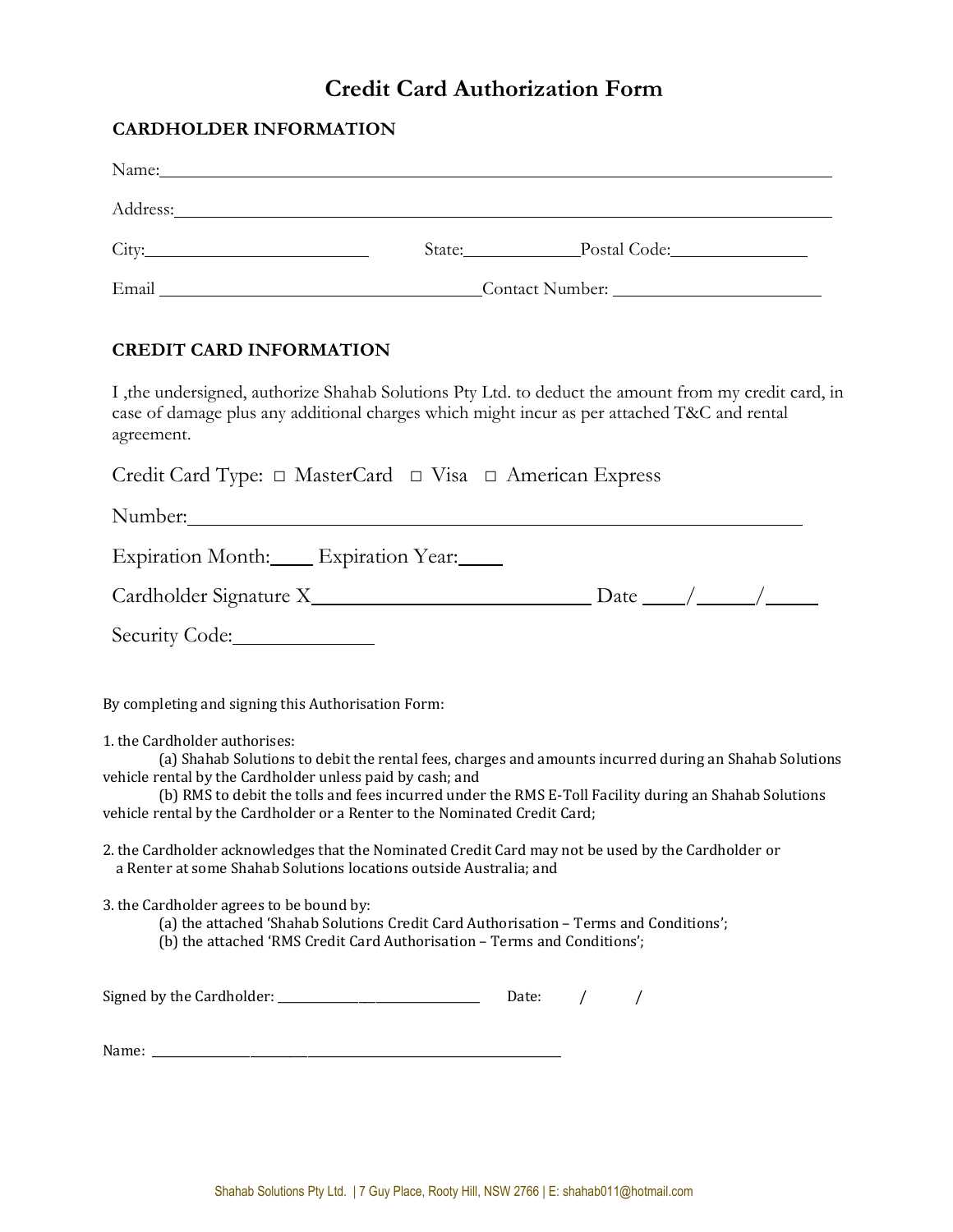# Credit Card Authorisation – Terms and Conditions

### **1 Definitios**

**Authorisation** means the attached Authorisation Form.

**Authorised Driver** means a person authorised to drive an Shahab Solutions vehicle rented by a Renter under a Rental Agreement.

**Shahab Solutions Terms** means these 'Shahab Solutions Credit Card Authorisation – Terms and Conditions'. **Base Rate** means for any day (Relevant Day) and in respect of a term equivalent to 30 days (Base Rate Term):

(a) the average bid rate displayed at or about 10.30am on the Relevant Day on the Reuters screen BBSY page for the Base Rate Term; or

(b) if, for any reason, the rate in paragraph (a) is not displayed or is not available, the rate determined by Shahab Solutions at or around 10.30am on the Relevant Day, having regard to comparable indices available to Shahab Solutions at that time, for the Base Rate Term. All calculations of rates for the purposes of this definition are to be expressed as a yield percent per annum to maturity.

**Credit Card** has the same meaning as 'Nominated Credit Card' in the Authorisation.

**our, us, we** or Shahab Solutions means W.T.H. Pty Ltd ABN 15 000 165 855 or, where applicable, an Shahab Solutions Rent a Car System licensee.

**Rental Agreement** means the agreement between us and a Renter under which the Renter rents a vehicle from us including, where applicable, the Rental Document.

**Rental Document** means the document issued by Shahab Solutions to and, where applicable, signed by a Renter for the rental of a vehicle which sets out the relevant details and rental fees, costs, charges and other amounts payable under the Rental Agreement.

**Renter** means a person who quotes a Reservation Number at the time of renting an Shahab Solutions vehicle and who rents the vehicle.

**RMS** means Roads and Maritime Services ABN 76 236 371 088.

you or your means the person or entity defined as the 'Cardholder' in the Authorisation.

#### **2 General**

(a) Each Rental Agreement is a separate contract between us and the Renter. Each rental of a vehicle from us is subject to the terms and conditions of the Rental Agreement except as varied by these Shahab Solutions Terms.

(b) You authorise us to debit your Credit Card with all fees, costs, charges and other amounts owing to us for which a Renter is liable under a Rental Agreement, including any amount imposed by a government or other competent authority (such as tolls or speeding, parking and traffic fines).

(c) Nothing in these Shahab Solutions Terms guarantees the availability of a Shahab Solutions vehicle for rental.

(d) You warrant that all information provided in the Authorisation is true and correct and not misleading in any way.

(e) You must promptly inform us in writing if any of the matters in the Authorisation change.

(f) Subject to these Shahab Solutions Terms, you must ensure that each Renter and any Authorised Driver complies with all of the terms of a Rental Agreement (including in relation to the use of the vehicle).

(g) We may vary these Shahab Solutions Terms by notice.You accept any variation of these Shahab Solutions Terms if a Reservation Number is used to book the rental of an Shahab Solutions vehicle after you have received such notice.

(h) Subject to clause 2(i), either you or Shahab Solutions may terminate these Shahab Solutions Terms by giving 7 days' notice to the other party. Upon termination, you remain liable for any amount due to us under these Shahab Solutions Terms and any Rental Agreement entered into on or prior to the date on which termination takes effect.

(i) We may suspend or terminate the arrangements constituted by these Shahab Solutions Terms if you breach these Shahab Solutions Terms or if a Renter or Authorised Driver breaches a Rental Agreement.

(j) These Shahab Solutions Terms are governed by the laws of New South Wales and you agree to submit to the jurisdiction of the courts exercising jurisdiction there.

(k) We may need to undertake certain credit checks or trade references in respect of your Authorisation. You consent to us undertaking these checks or references.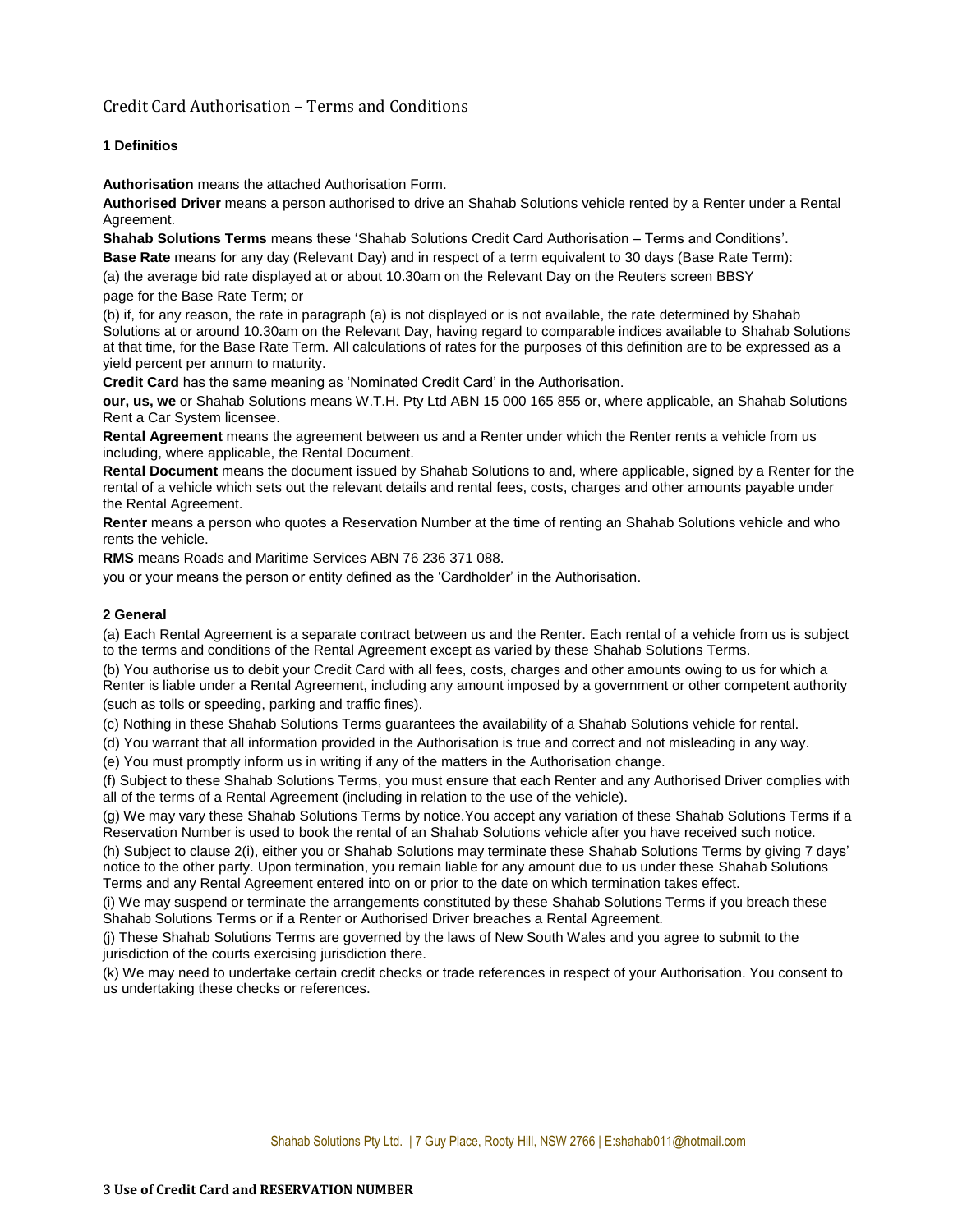(a) When renting a vehicle from us, a Renter must provide:

(1) a Reservation Number, which acts as your authority to us to debit the charges in relation to

the rental of the vehicle to your Credit Card; and

(2) their current driver's licence (see clause 4(b)) below.

(b) A Renter must hold a current driver's licence (not being a provisional or learner's licence) appropriate for the class of vehicle to be rented and have been licensed to drive vehicles of that class for at least 12 months.

(c) You must promptly inform us in writing if:

(1) the Credit Card is lost or stolen or if you believe the Credit Card is lost or stolen; or

(2) the security of a Reservation Number is breached or compromised.

(d) You indemnify us for any loss which we incur or suffer in relation to any use of:

(1) the lost or stolen Credit Card, or if the Credit Card is believed to be lost or stolen, until we have received notice of the loss or theft of the Credit Card; or

(2) the Reservation Number, until we have received notice of a breach or compromise of the security relating to the Reservation Number.

#### **4 Invoice and payment**

(a) We will provide a tax invoice for each rental to a Renter at the conclusion of the rental.

(b) If the amount of the invoice is not paid (including because of the rejection of the credit card debit or the subsequent reversal of the debit (by charge back or otherwise)), you must pay us the amount of the invoice (including GST) within 30 days of the invoice not being paid.

(c) If you do not pay within 30 days of the date of being notified under clause 5(b), you are liable for:

(1) interest on the invoice amount at the Base Rate plus 2% per annum, calculated on a daily basis, from the due date to the date of full payment (both dates inclusive) and compounding daily; and

(2) all collection costs (including all reasonable legal fees) incurred and paid by us and interest at the above rate on any amount paid by us from the date of payment to the date of full repayment (both dates inclusive) and compounding daily.